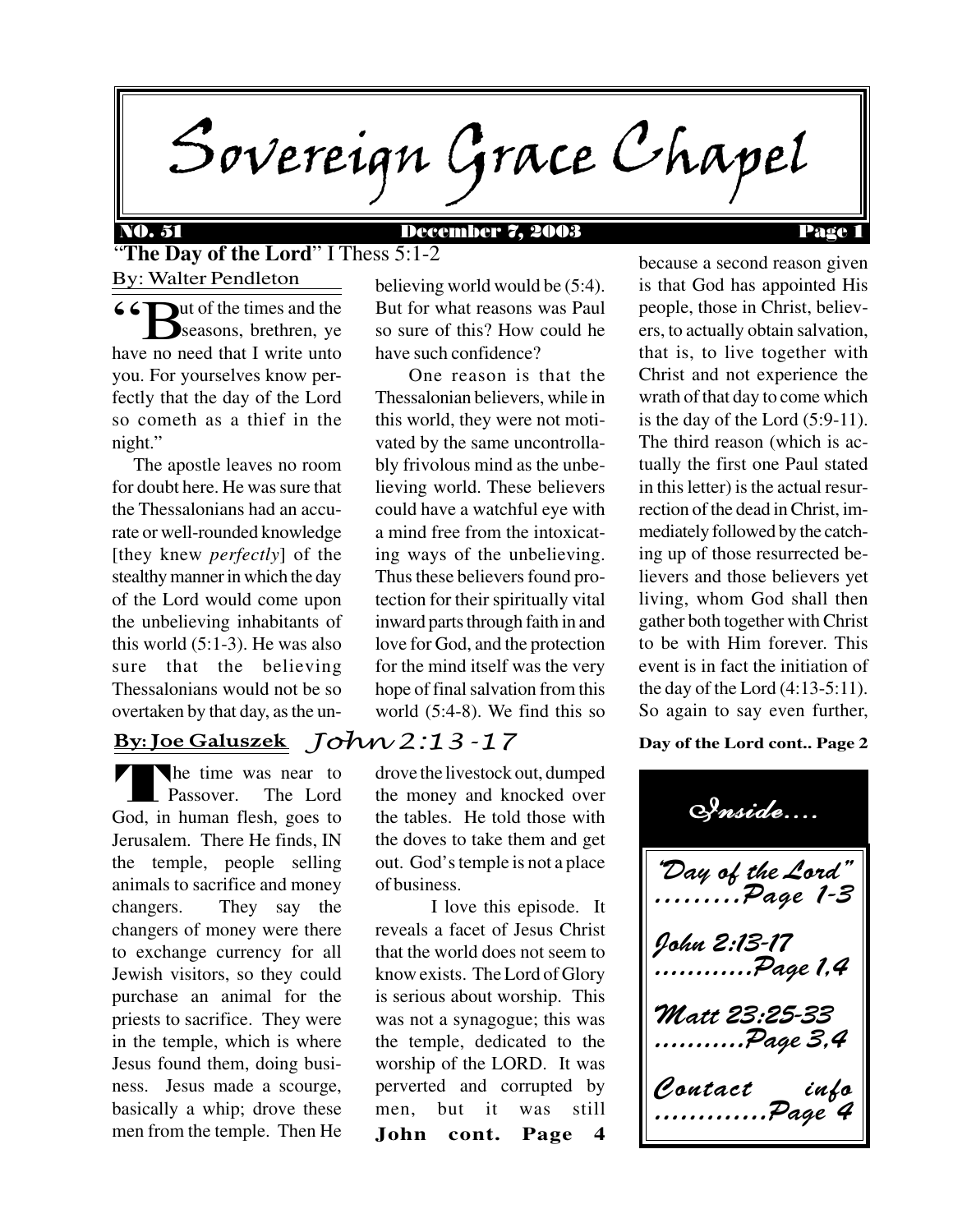## **...Day of the Lord(cont.)**

Paul acknowledged that the relationship between the coming of day of the Lord and the coming of Christ for His saints, along with its stealthy manner, was well known by these believers (5:1) although he did give them further instruction concerning those who slept in Christ and the certainty of their resurrection in Christ (4:13).

 This great truth is clear that while the believer (those in Christ) shall escape, for God has so ordained their escape by Christ who died for them, yet the unbelieving world shall not escape the *sudden* (unexpected) *destruction* (ruin or punishment, cf. I Cor. 5:5; II Thess. 1:9; I Tim. 6:9) to come upon them. And how is it that the believer (not just the Thessalonian believers) shall escape? They and they alone shall be gathered together, whether by the resurrection of the bodies of those who sleep in Christ or by the transformation of the bodies (cf. I Cor. 15:50-52) of those yet alive in Christ, to meet the Lord in the air and be with Him forever while the prophesied judgment begins to fall on this unbelieving world. The truth of scripture is clear by our Lord's own words that when this event takes place not all humanity shall be so gathered but some shall be taken and others shall be left behind (Matt. 24:40-41; Lk. 17:20-37). This is clearly indicated here by Paul as well, and those who are to be left behind shall not escape the coming

judgment.

 There should be no doubt here that Paul was not speaking to the Thessalonians about a general resurrection and transformation of all humanity to then stand before Christ and be judged as saved in Christ or lost apart from Christ. Those left behind at the beginning of this event are left behind to undergo the judgments associated with the day of the Lord to be carried out upon the inhabitants if this earth (I Thess. 5:3; Rev. 6:12-17; Isa. 2:10-3:26; 13:6- 22; 34:1-17; Zeph. 1:7-18, etc.). These passages clearly show that the day of the Lord is an expression used by God to define a period of time concerning judgment against the infidels of this world. The day of the Lord will culminate with a final judgment against this present earth and the works therein with the new heavens and the new earth coming down from God out of heaven according to the promise of God (II Pet. 3:10- 13; Rev. 21:1-3). The only "general" resurrection and judgment, which is to take place, is that before the great white throne of God (Rev. 20:11-15). Of this event it is said of all those present concerning heaven: "and there was found no place for them." All those there shall be: "…judged every man according to their works." The clear inference at this event is that all who are resurrected and then judged (no transformation of any living persons is taught at this event) here will be cast into the lake of fire. No believer wants to take part in that event, nor will they!

 It is sad but true that many of those believers to whom God has given knowledge *perfectly* (accurately) about this event are mocked and ridiculed by other professing believers, or even worse. When we seek to comfort one another and edify one another with these words we are accused of promoting *"our own brand of prophecy"* or we are accused of trying to *"sow discord among the brethren."* Some have even accused us of being pharisaical and self-righteous or of even having left the true message of Christ for freewill doctrine. In spite of these harsh and mean-spirited barbs, and sometimes in spite of even being denied fellowship in the gospel of Christ, yet the believer pushes forward with a certain and confident hope in the promises of God in Christ. I, along with many others, long for the day of the Lord and that final union, so to speak, in which the people of God in Christ of the past ages will be eternally joined with Christ in bodily presence. I also long for that day when even those who mock such an event, and who even mock those who find great hope in it, will by the grace of God in Christ take part in that event and be glad for it. Thank God for His free grace.

**Day of theLord cont.. page 3** Let us never be so intimidated that we cease to obey the scripture in comforting and edifying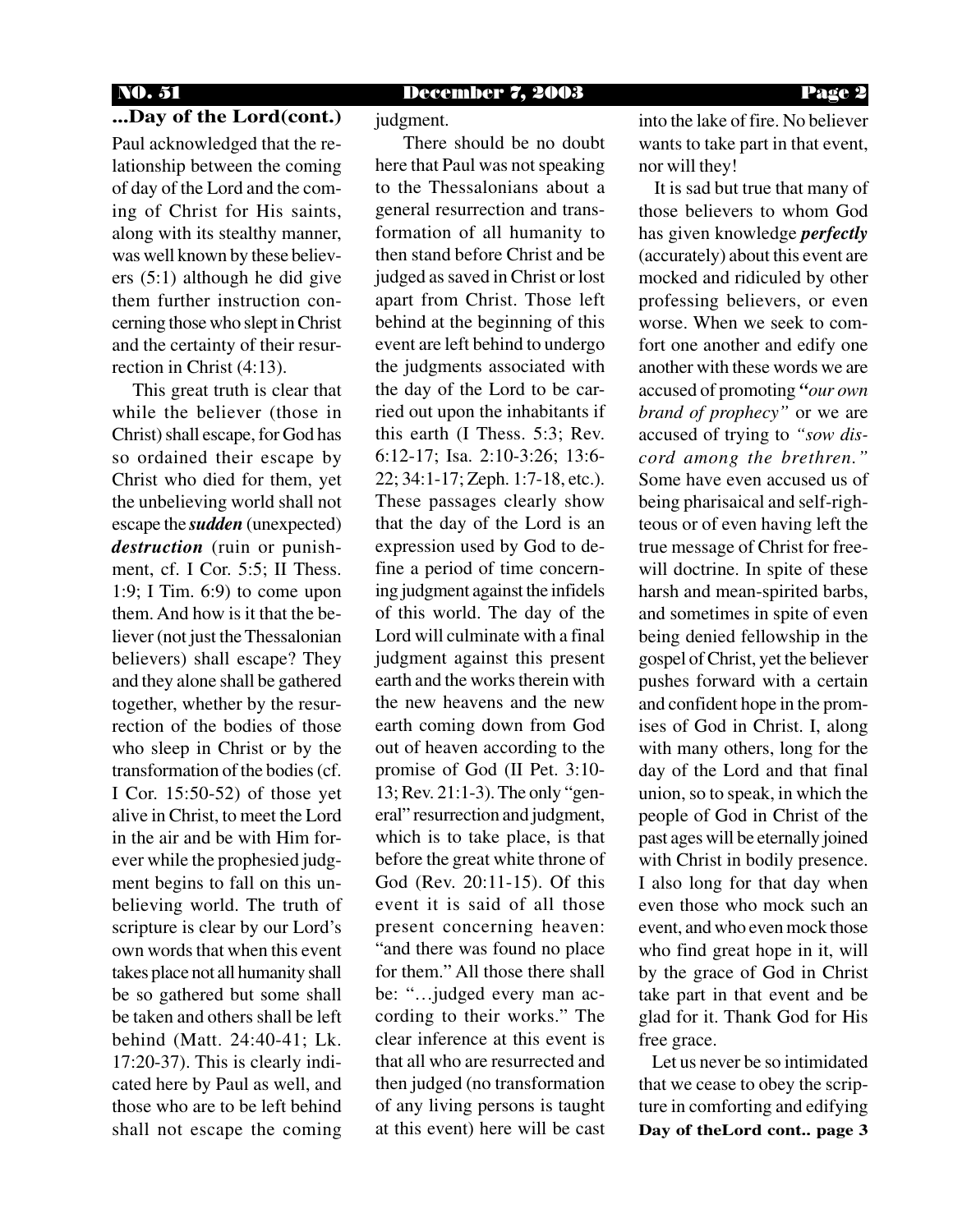#### **..Day of the Lord (Cont.)**

(building up) one another with these words. If we do become so intimidated then we have allowed ourselves to be robbed of our obedience to scripture itself and thus robbed of the united comfort afforded in such obedience. Christ shall return for us according to His own promise and in delivering us He shall then begin to judge and avenge the blood of His saints on this world of infidels (Rom. 12:19; Rev. 6:9-11; Rev. 19:1-3). Since glorified saints feel this way and long for this then let us not be ashamed of the same feelings or longings! This will be for the actual salvation of the saints and an avenging on the saint's behalf. This we long for in Christ. God has promised the return of His Son for us and for the punishment of this world culminating in eternal glory for us in Christ. Let us then "look for such things" (II Pet. 3:14).

### By: Joe Galuszek **MATT 23:25-33**

Fatt 23:28 Even so  $\vee$  ye also outwardly **M** strategier 23:28 Even so<br>appear righteous unto men, but within ye are full of hypocrisy and iniquity. (KJV)

Do you ever worry about your personal appearance to the world? Now the question is not about looks, although decency in clothing and cleanliness are good in and of themselves. The reference here is behavior. I am concerned with my behavior. The Scriptures command us to avoid the appearance of evil, and that is what I want. I worry about by success rate. I see people, with what the world considers, the appearance of Christianity, and I am sometimes bothered by the fact that I am not outwardly religious, as far as what man thinks. Then I am bothered because I am thinking this way. This scripture comes to mind and it is a comfort to me. I think of all the outwardly religious people I have known and come to the conclusion, "no thanks." First, I have known many priests, nuns and brothers. All of them are Catholic and definitely not going to be emulated by me. In Monroe County you will see the 'Dunkards', sort of Amish in dress, but they do drive cars and tractors. The Mormons and the Jehovah Witnesses have all been to my door. The Amish I have seen on TV. I also know some Pentecostal with their own informal but severe dress code.

**Matt..............cont Page 4** These all have one thing in common, legalism, the same problem the pharisees had in Christ's time. I will not do this. I will not be browbeaten by myself or the world to do this. I confess that I did pray over

**Beneath The Sacred Throne Old School Hymnal Page 250**

Beneath the sacred throne of God I saw a river rise; The streams where peace and pardoning blood, descending from the skies

Angelic minds cannot explore this deep, unfathomed sea; Tis void of bottom, brim or shore, and lost in Deity

I stood amazed, and wondered when, or why this ocean rose,

That wafts salvation down to men, His traitors and His foes.

That sacred flood, from Jesus veins, Was free to take away

A Mary's or Manasseh's stains, or sins more vile than they.